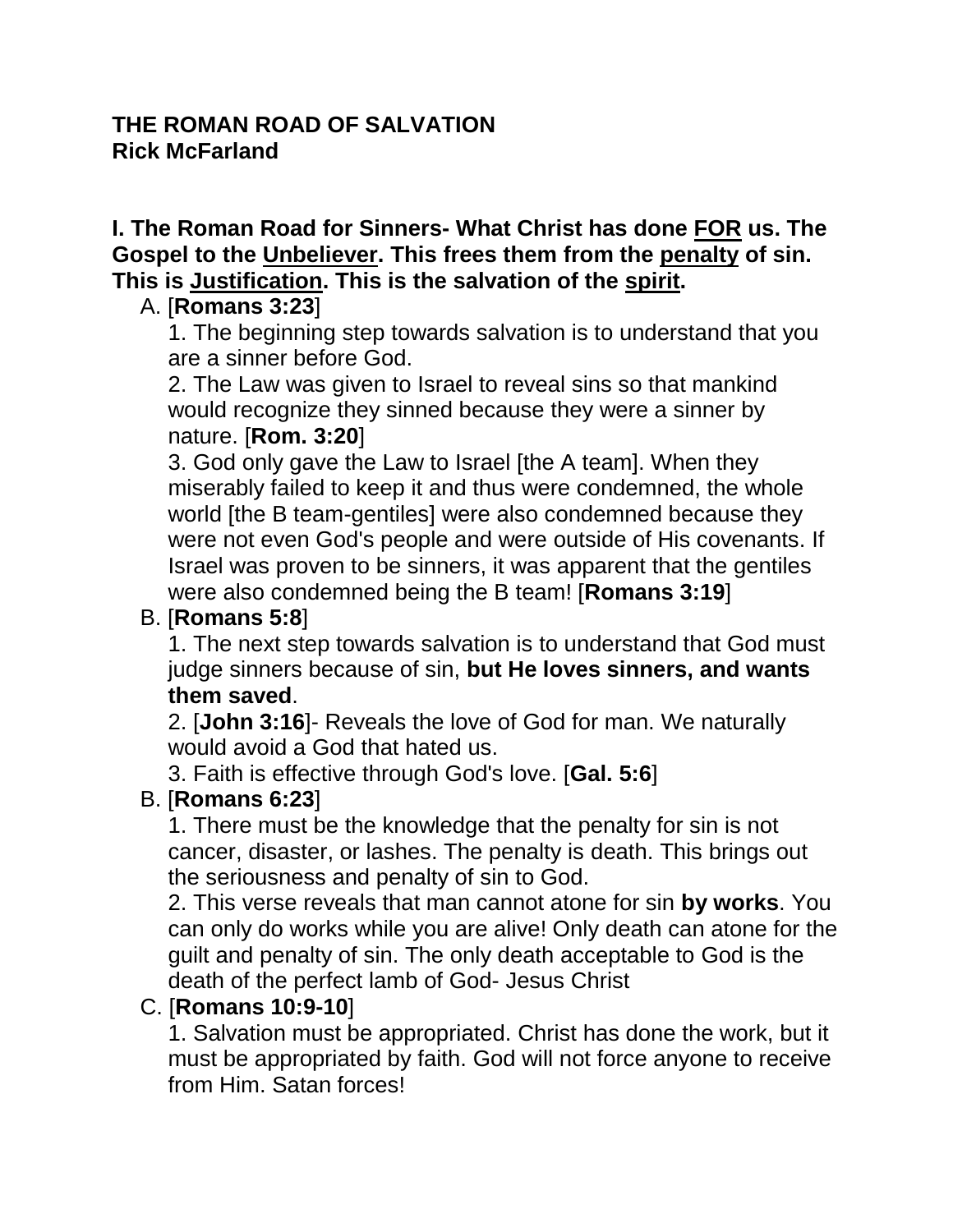2. Belief in the heart unto righteousness- This is salvation received in the heart by inward faith seen by God.

3. Confession made unto salvation- This is man's action of faith which those can hear outwardly. This confession is- I am now saved! It is our statement of faith.

## D. [**Romans 10:13**]

1. This is the Romans Road to Salvation of sinners encapsulated-Man is saved by calling on the name [authority and finished work] of the Lord

### **II. The Roman Road for Believers- What Christ has done TO us. The Gospel to the Believer.** Th**is frees them from the power of sin**. **This is Sanctification. This is the salvation of the soul.**

### A. [**Romans 6:6**]

1. Christ acted as man's covenant representative. What happened to Him [crucified, buried, raised, and seated], happened to us, because we were in Him as our representative.

2. Christ was crucified on the cross. Because he was our covenant representative, we were seen by God as being crucified in Him and with Him. **The old sinner we were died.**

3. The gospel to the unbeliever is that Jesus died for your sins. The gospel to the believer is that **YOU** died with Christ to sin.

# B. [**Romans 6:11**]

1. Count on the fact that you died to sin- **This means we are to count on the fact that we are no longer the old sinner we used to be!**

2. Count on the fact that you are alive to God- **This means we are to count on the fact that we are born again as a righteous, holy, child of God and are a partaker of His Divine nature**. [**2 Cor. 5:17, 21, 2 Peter 1:4**]

# C. [**Romans 7:4**]

1. Jesus body was the substance that cast the shadow of the Law. [**Col. 2:17**] When he died, our relationship with the Law died as well.

2. This means we no longer are responsible or obligated to try to produce life or spiritual fruit [our own godliness] by our will power and efforts. We cannot produce divine life or its fruit apart from union with God anyway! [**John 15:5**]